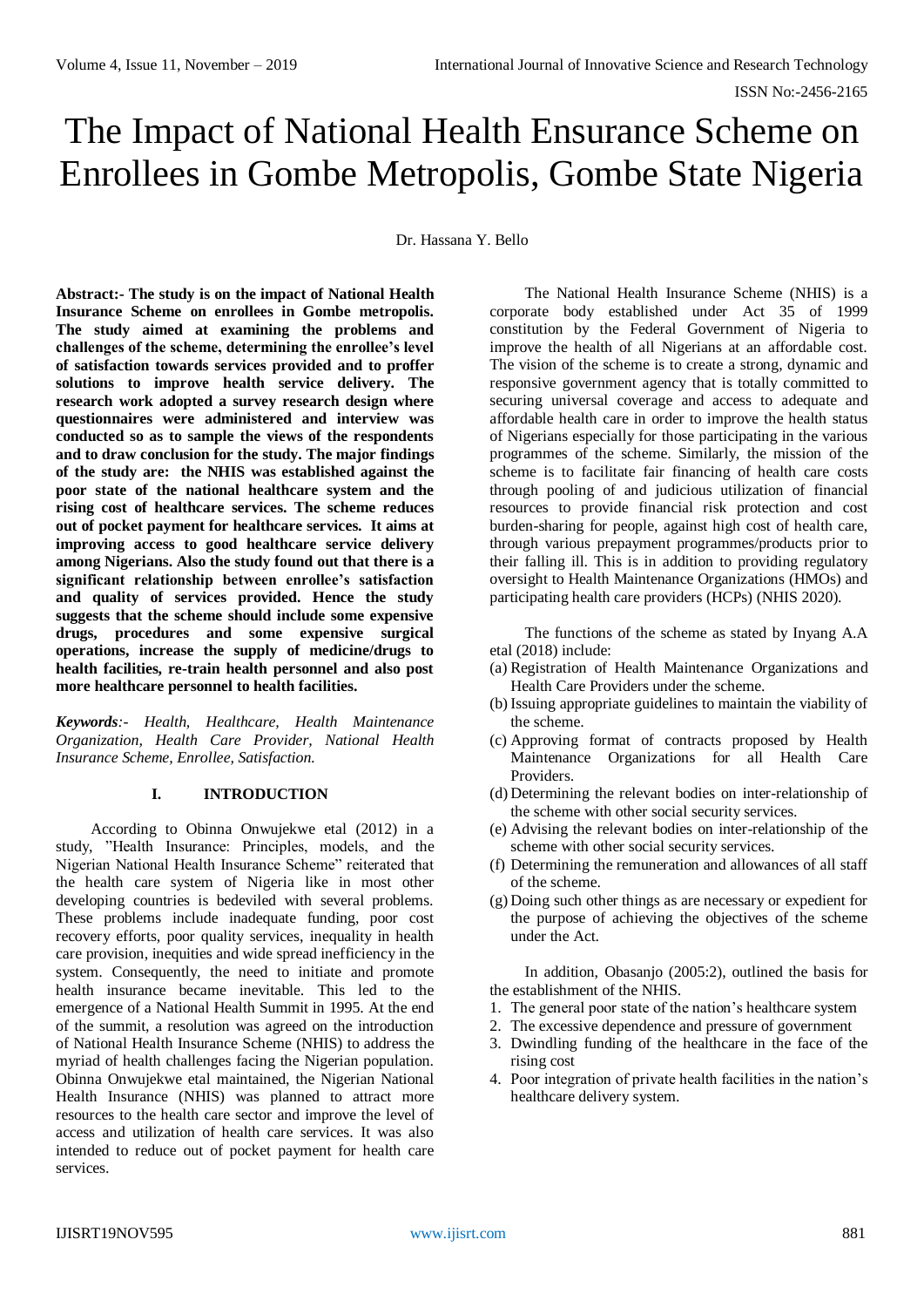Concerted efforts in recent times have been made to improve coverage under the scheme because at the onset it started with the enrollment of Federal Government employees while the states and private sector employees were practically left out. While the government is trying to improve the universal coverage under the NHIS, the country is passing through a recession and the number of the unemployed in the population is rising. Also, evidence however shows that access is limited and accredited Healthcare Providers (HCPs) operate under conditions of dilapidated buildings, obsolete equipment, and unhygienic hospital environments, longer wait lines and staff apathy.

The establishment of the NHIS was to ensure an improvement in the quality of basic healthcare services for all citizens. However, the attention of the general public is drawn to the challenges of operating the scheme, challenges as to delay in claim reimbursement, misappropriation of funds by the scheme, fraud and irregularities, exponentials increase in utilization of healthcare facilities by ensured clients without its corresponding increase in staff and health facilities. Again, it is a common place to find out that many enrollees prefer to attend private health facilities where they even pay high fees to attain quality health services.

In the face of these problems, this study set out to investigate the extent and dimension of these challenges on enrollee's satisfaction or otherwise of the NHIS services provided in Gombe metropolis.

The general aim of this study is to assess enrollees' level of satisfaction in the NHIS with specific objectives which are:

- To examine the problems and challenges of NHIS implementation
- To determine the enrollee's level of satisfaction
- To offer solutions to improve the services provided

# **II. LITERATURE REVIEW AND THEORETICAL FRAMEWORK**

#### *Nigeria National Health Insurance Scheme (Nhis)*

The national health insurance was established in 1999. The scheme was designed to facilitate fair financing of health care costs through financial risk protection and costburden sharing for individuals. The scheme was officially launched in 2005. Payment to the primary provider is provided by capitation, that is, a certain amount is paid to the primary provider monthly in advance. It is the responsibility of the pharmacy to provider to make all prescribed drugs available to the beneficiary even if it means sourcing it from other pharmacy providers. However, where necessary, the prescription may be changed to a close substitute by the provider where necessary. HIV/AIDS treatment is not covered by the scheme but associated opportunistic illness/diarrhea, tuberculosis etc are included in the package. Those included in the scheme per family include the contributor, their spouse and four biological children less than 18 years of age. Extra dependents can be

covered by payment of additional contribution. Children above 18 years of age that are not in a tertiary institution can be covered as extra dependents and those who are students in a tertiary institution can be covered under the tertiary institution and voluntary participants social health insurance program.

- *The Objectives of the Scheme are:*
- 1. To ensure that every Nigerian has access to good health care services
- 2. To protect families from the financial hardship of huge medical bills
- 3. To limit the rise of in the cost of health care services
- 4. To ensure equitable distribution of health care cost among different income groups
- 5. To maintain high standard of health care delivery services within the scheme
- 6. To ensure efficiency in health care services
- 7. To improve and harness private sector participation in the provision of health care services
- 8. To ensure equitable distribution of health care facilities within the federation
- 9. To ensure appropriate patronage of all levels of health care
- 10.To ensure the availability of funds to the health sector for improved services.

# *National Health Insurance Scheme Program*

In order to ensure every Nigerian has access to good health care services, the scheme has developed various programmes to cover different segments of the society (NHIS 2011), these include:

- i. **Employees of the formal sector**: This program covers employees of the formal sector that is the public sector and the organized private sector. It is mandatory for every organization with ten (10) or more employees. Healthcare benefits include Outpatient care (including consumables)
- a. Prescribed drugs as contained in the NHIS essential drug lists
- b. Diagnostic tests as contained in the NHIS diagnostic test list
- c. Antenatal care
- d. Maternity care up to four (4) live birth for every ensured person
- e. Postnatal care
- f. Routine immunization as contained in the national program on immunization
- g. Family planning
- h. Consultation with a defined range of specialist e.g. physicians, surgeon, etc
- i. Hospital care in a public or private hospital in a standard ward during a state duration of stay for physical or mental disorders
- j. Eye examination and care excluding prescription glasses/spectacle and contact lenses
- k. Dental care i.e. pain relief and treatments
- l. Prostheses i.e. Nigerian made simple artificial limbs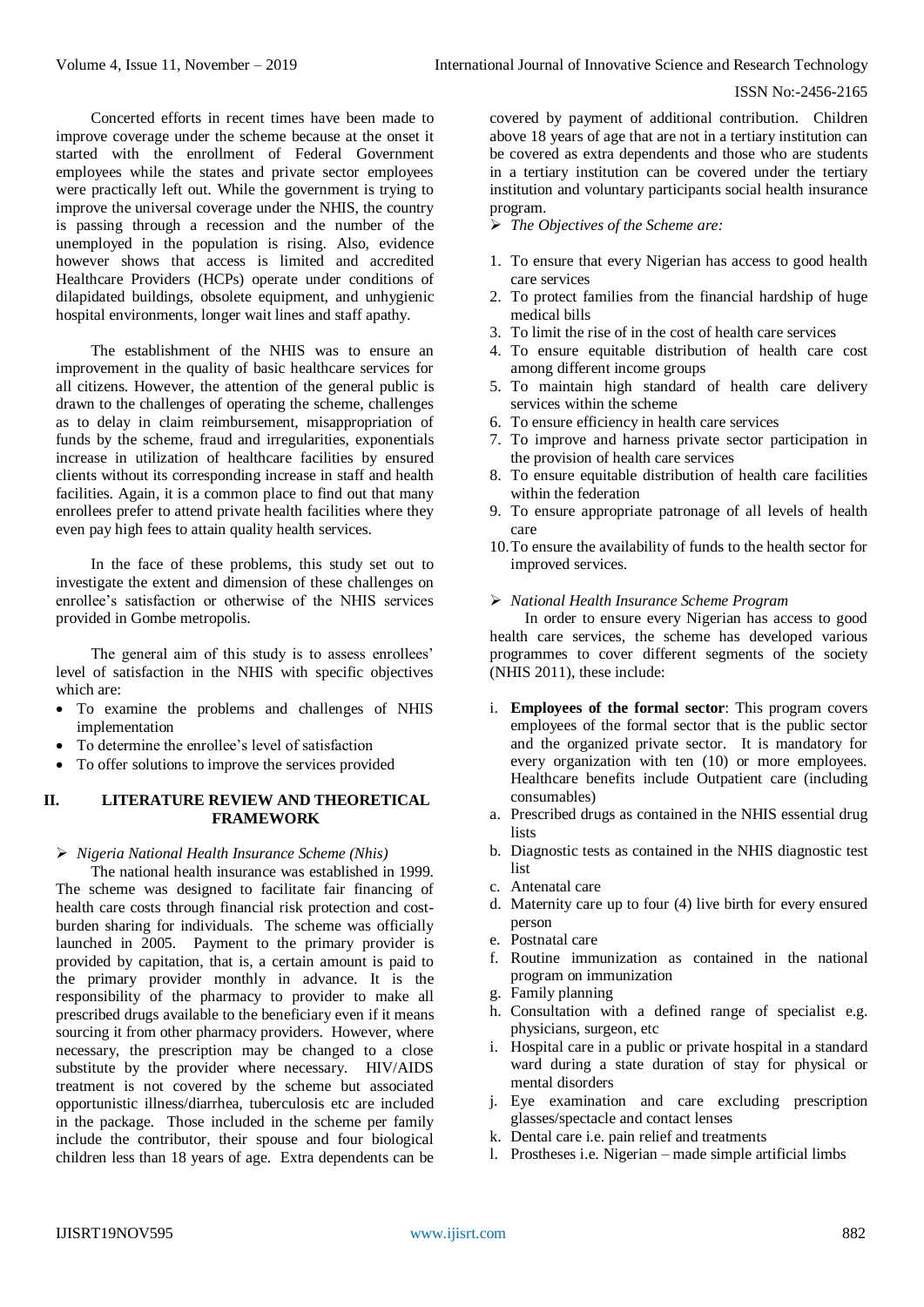Under this program contributions are earnings related and currently represent 15% of basic salary. The employer pays 10% while the employee contributes only 5% of basic salary to enjoy the health benefits. However, a contributor may be asked to make a small co-payment (where applicable) at the point of services.

#### *ii. Urban Self Employed Social Health Insurance Program*

This is a non-profit health insurance program covering groups of individual with common economic activities run by their members. Individuals who are members of socially cohesive groups, which are occupation – based are free to join the program. The participants based on their health care needs will choose the health care benefits and pay a flat monthly rate. The contribution rate will depend on the health package chosen by members of the user group. A prospective participant must be a member of an already existing association. This association together with other associations come together to form a user group. There must be a membership of at least 500 participants for each user group to ensure adequate pooling of resources. The user group will elect a seven member board of trustee i.e. chairman, secretary, treasurer and four others to manage the fund and run the user group formed.

# *iii. Rural Community Social Health Insurance Program*

This is a nonprofit health insurance program for a cohesive group of households or individuals (i.e. community) which is run by its members. Membership comprises individuals in the community. Members of the community also determine their health care benefits based on their healthcare needs and are expected to pay a flat monthly rate or install mentally depending on the healthcare package chosen by members of the user group.

The day to day management of the user group and the contributing funds is vested in a seven member board of trustees elected from among the members consisting of chairman, secretary, treasurer and four others.

# *iv. The Permanently Disable Person Social Health Insurance Program*

This is a program designed to provide health security for permanently disabled cannot engage in any economically productive activity. The healthcare benefits cover common illness and the contribution is fully paid by the federal government

#### *v. Prison Inmate Social Health Insurance Program*

This is a program designed for convicted persons in prisons and brutal homes nationwide. The healthcare benefits cover common illness and the contributions are fully paid by the federal government

#### *vi. Children Under Five Social Health Insurance Program*

This program is designed for children under the age of five years, nationwide. The children benefit from a health care package covering common childhood illness. The contributions are fully paid by the federal government. The NHIS, using public and private health facilities that meet NHIS standards, directly administers the program. According to the Executive Secretary, National Health Insurance Scheme (NHIS) the community health insurance scheme would take off by the first quarter of 2011 to cover all those Nigerians who do not have any health insurance because of their informal and unfixed income earnings. Generally, the Nigerian Health Insurance Scheme has so far covered only about 5 million Nigerians, while specifically as regards maternal and child health level, NHIS coverage is as low as 1.2 million beneficiaries (NHIS, 2011).

#### *Community Health Insurance Scheme In Gombe State*

In striving to attain the Millennium Development Goals (MDGs), Gombe state government entered into partnership with some international and local Community Based Organizations (CBOs). Some of these organizations have contributed to setting up and equipping health facilities in rural and urban areas, in addition to ensuring that people living with HIV/AIDS (PLHIV) are linked to care and treatment, pregnant women are encouraged to attend antenatal services. Similarly, in order to address the numerous challenges faced in the health sector (i.e. incessant strike actions by health workers) in the state, International NGOs, Management Sciences for Health (MSH), the Gombe state Ministry of Health and State Agency for the Control of AIDS signed a Memorandum of Understanding (MOU) on 01/02/2011. This was designed to consolidate engagement with the State Government under the USAID program and build leadership and accountability in the Nigerian health sector. Plan – health was introduced and implemented by Management Sciences for health, to initiate a long term partnership for improved health and HIV/AIDS service delivery in the state. Plan – health was aimed at building the capacity of clients from the public health institution at the federal level including staff from NACA, NHIS as well as State level and community service organizations (CSO) networks, working on HIV and health.

By year 2014 Management Sciences for Health (MSH) in Gombe state envisage improved governance/strengthened management systems, stronger leadership/management skills and improved coalitions. It also plans to foster cooperative partnership at the national, state, local government and community service organizations (CSOs) as well as improved delivery of health service in project implementation states. Management Sciences for Health (MSH) also envisages that the institutional capacity of National Health Insurance Scheme (NHIS), state counterparts, local communities and selected community service Organizations (CSOs) would be strengthened to provide access to quality health service in the state through a sustainable community based health insurance programs. The goal is to stimulate improved access to health care services of individuals in the informal sector through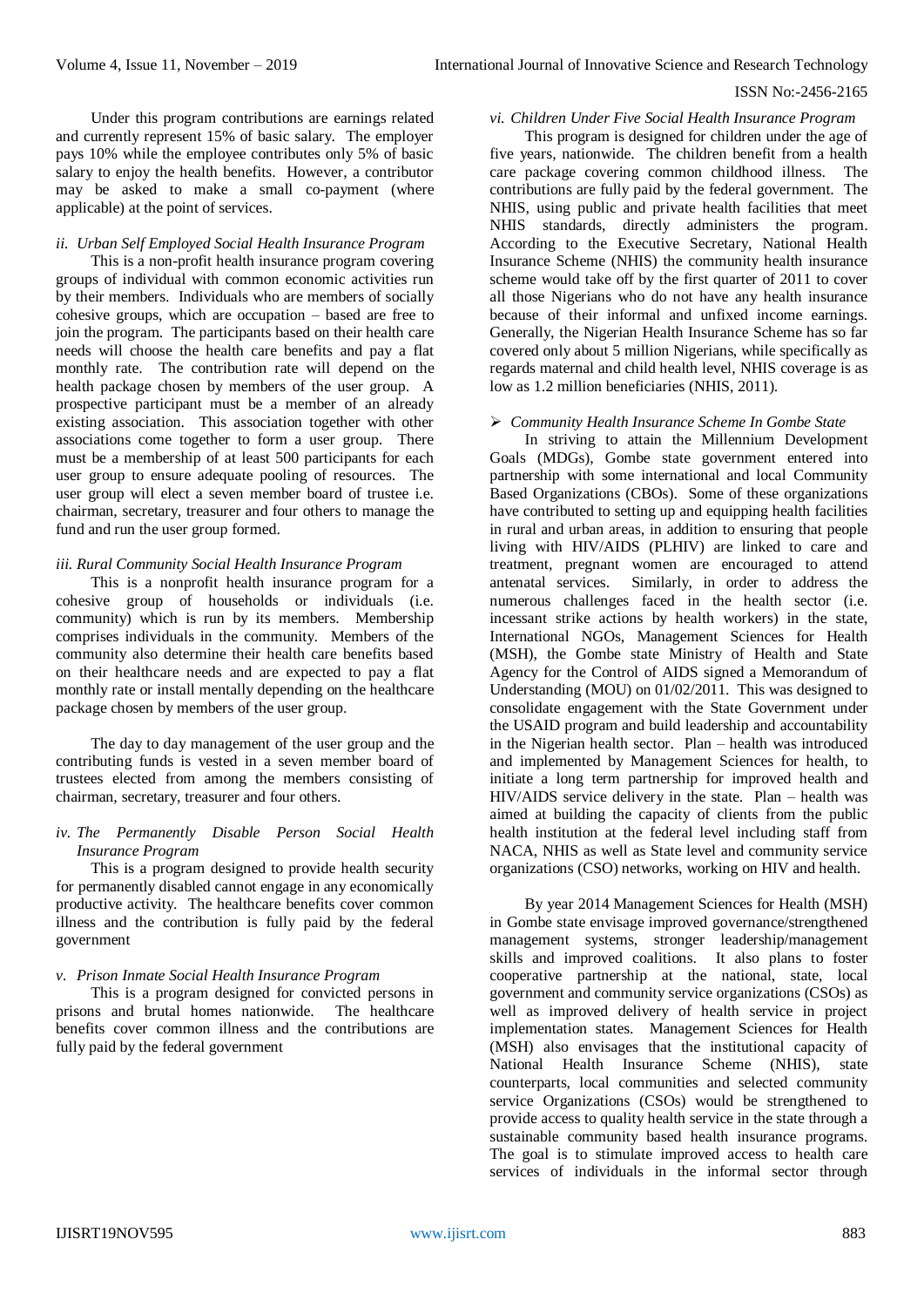Community Based Health Insurance Programs (CBSHIP) in Nigeria.

While federal Civil Servants have been enrolled in the National Insurance Scheme in all States of the Federation, most state governments are still exploring opportunities and choices available to them, with only few states enrolling their workers. Gombe State currently has no functional health insurance structure and has only one Desk Officer based within the department of Planning Research and Statistics (DPRS) of the State Ministry of Health. Management Sciences for Health (MSH) partnership aims at addressing these issues by advocating for the setting up of an independent health insurance structure in the State and by supporting implementation of the National Health Insurance Scheme (NHIS), Maternal and Child Health (MCH) free health program going on nationwide. Management sciences for Health (MSH) are funded by the United States of America's Emergency Plan for AIDS Relief (PEPFAR) in Nigeria. Beyond the plan – health intervention project, the community – based support (CUBS) for orphans and vulnerable children (OVC) also an MSH project funded by USAID has been active in Gombe State for the past two years, supporting over 2,000 orphans and vulnerable children and their care givers (People Daily, 17/02/2011).

 *Nhis Partnership With Millenium Development Goals In Maternal And Child Health In Gombe State*

As part of government effort to realize the Millennium Development Goals on health the MDGs entered into partnership with the National Health Insurance Scheme (NHIS) to ensure adequate health insurance cover for children under the age of five and secure the health of pregnant women in 12 states across the six geo-political zones in the country. The states include Bauchi, Bayelsa, Cross-River, Imo, Jigawa, Katsina, Niger, Ondo, Oyo, Sokoto, Yobe and Gombe States. The objectives of the partnership was to address the critical problem of access to health care services for pregnant women and children under five in the pilot states and to accelerate the achievement of two of the three health specific MDGs  $(4 \& 5)$  in those states. The project was expected to cover 1,100,000 pregnant women and children under five (Punch, 16-9- 2011).

An independent study by USAID showed that, based on the project output as of December, 2009, the project has produced significant benefits to its target population and the community in which they live. They estimated a 640% return on investment (Brain, B. et al 2010). By March 2011, 1.5 million pregnant women and children under five have been covered over the planned 1.1 million. In Gombe State, the total Number of enrollees registered and processed as at March, 2011 include 5,758 pregnant women and 79,833 children under the age of five, making a total of 85,591 beneficiaries. Over all, the following achievements were recorded:-

- 1. Over 1.5m pregnant women and children under five were covered.
- 2. Improved delivery (1,247 Health Facilities).
- 3. Improved manpower availability (number, mix and quality).
- 4. Availability of essential drugs, this eliminating the traditional out of stock syndrome.
- 5. Boosted morale of health facility staff.
- 6. Strengthening of referral system.
- 7. Elimination of financial burden for enrollees to access to maternal and child Health Services.
- 8. Improved access to quality healthcare services.
- 9. Improved community participation and ownership in the project.
- 10.Opportunity for synergy with other existing maternal and child Health and other health programmes such as the Midwifery Service Scheme (MMS), Roll-Back Malaria (RBM), etc.

In the implementation process, the project faced the following challenges:-

- 1) Logistic difficulties including very difficult terrains.
- 2) Dilapidated primary healthcare infrastructures in most of the states.
- 3) Initial attitudinal problems that is how to overcome the skepticism of the people.
- 4) Sustainability, since the project has an exit strategy which terminates in 2015.
- 5) Limited funds available constrained both geographical and numerical coverage.
- 6) Insufficient population and other baseline data for project planning, monitoring and evaluation.
- 7) Part of the project funding was appropriated as capital expenditure rather than grant.
- 8) Family planning commodities were not included.

In an effort to overcome the above challenges in the implementation process, the project went into partnership with States and Local Government Areas for logistics. The project also embarked upon infrastructural rehabilitation to fix dilapidated ones, massive sensitization to overcome initial attitudinal problems and skepticism of the people, made concerted effort to pass the National Health Bill into law. With adequate counterpart funding, the project could be up-scaled nationally and be sustained. Strengthening of the National Primary Health Care System can serve as a collateral benefit, particularly on maternal and Child Health Services. With the expiration of Millennium Development Goals in 2015, Sustainable Development Goals were developed to succeed the MDGs.

Generally, social insurance is a compulsory insurance scheme designed to provide a minimal socio-economic security for affected individual especially low-income earners. According to Teriba (2005:29) it is a mandatory insurance scheme whose objective is to provide a minimum standard of living. According to Teriba (2004:30) contribution for social insurance benefits are compulsory for those concerned. It is a social health security system in which the health care of an employee is paid for by both the employee and the employer. This is achieved by monthly deductions of 5%of basic salary from an employee and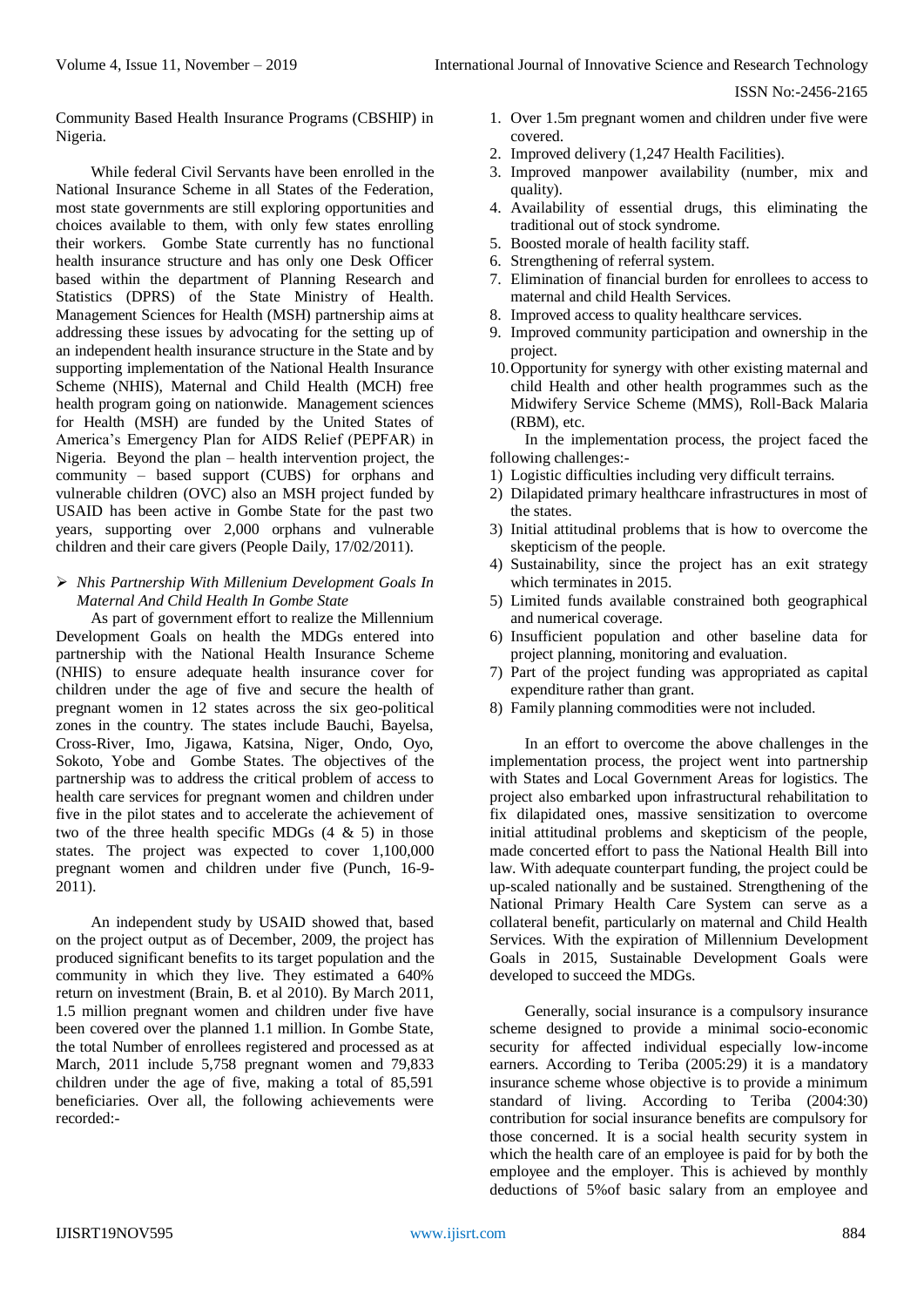another 10%of basic salary paid by the employee's employers which is then pooled together and used for all enrollees. In social health insurance there is cross subsidization where the health subsidize for the ill, the young for the old, and the higher income group for the lower income group. Therefore, social health insurance is a social security's system that guarantees the provision of a benefit package of health care services paid from funds created by pooling the contribution of participants.

# *Challenges Facing National Health Insurance Scheme In Nigeria*

Nigeria is in dire need of success in health care delivery services across the nation in the shortest possible time, yet her effort is facing numerous challenges as enumerated by Inyang A.A and Francis Bassey (2018). This includes:

- There are marked differences in the application of the rules and practice as contained in the guidelines for operation of National Health Insurance Scheme (NHIS).
- There is difficulty in the application of fiscal federation in the delivery of health care outcome.
- There is absolute lack of equity in the health care activities in Nigeria.
- The health care delivery system lacks equitable access to strategic policy document.
- There are limited programmes towards community based health insurance.
- Nigeria NHIS grows slowly, mostly through a voluntary social health insurance framework.
- In Nigeria we have three different programmes with separated, targeted populations, membership, membership rules and coverage patterns.
- The social health insurance part of NHIS was intended to be comprehensive but Intended to cover mainly the formal sector participants as in-patients and out-patients care. The practice tends to exclude the vast majority of Nigerians who are in need of health care.
- The overall uptake of secondary health care by NHIS beneficiaries is reported to be low because the maintenance organizations (HMOs) that act as gate keepers for such services are reluctant to authorize them (ILN2012).
- The NHIS in Nigeria is not only slow but highly diluted in practice. It manages subsidies Programmed for certain population groups, paying 100% of their premiums and Negotiated with HMOS for services provision while it delivers oversight functions under the regulation for the system. Therefore, NHIS functions require some level of streaming as recommended by ministerial experts committee reports in Nigeria (MECR 2003).
- Some state governments in Nigeria have not still played their significant role in expanding Health Insurance (ASOKA 2012).
- The summary of it is that there is poor funding of the system and this does not help in expansion of NHIS.

 The issues of corruption and inefficiency are the difficult problems which retard the intended growth rate.

The study adopted Service Quality model to explain enrollee satisfaction. The model of service quality, popularly known as the gaps model was developed by a group of American authors, A. Parasuraman, Valarie A. Zeithaml and Len Berry (1991) in a systematic research program carried out between 1983 and 1988. Angelos Pantouvakis, Conatantinos Chlomoudis, and Athanassions Dimas identified the principal dimensions of service quality in their study "Testing the SERVQUAL scale in the passenger port industry: a confirmatory study", Maritime policy and Management (2008); proposes a scale for measuring service quality (SERVQUAL). The proposed approach is a multidimensional research instrument, designed to capture consumer expectations and perceptions of a service along the five dimensions that are believed to represent service quality. Service Quality Model is an approach to manage business processes in order to ensure full satisfaction of the consumer (enrollee) and quality in services provided. This model is built on the expectancy-disconfirmation paradigms of service quality, which means that service quality is understood as the extent to which consumers' preconsumption expectations of quality, are confirmed or disconfirmed by their actual perception of the service experience. Angelos Pantouvakis etal identified ten dimensions of service quality which includes responsiveness, competence, access, courtesy,<br>communication, credibility, security, reliability, communication, credibility, security, reliability, understanding the customer and tangibles. The following is the conceptual clarification of the terms according to the authors:

- **Responsiveness** is the readiness and willingness of employees to help customers by providing prompt timely services.
- **Competence-** is the possession of the required skills and knowledge to perform the service.
- **Access-** is approachability and ease of contact.
- **Courtesy-** is the consideration for the customer's property and a clean and neat appearance of contact personnel, manifesting as politeness, respect, and friendliness.
- **Communication-** means both informing customers in a language they are able to understand and also listening to customers.
- **Credibility-** includes factors such as trustworthiness, belief and honesty. It involves having the customers' best interest at prime position.
- **Security-** enables the customer to feel free from danger, risk or doubt including physical safety, financial security and confidentiality.
- **Reliability-** is the ability to perform the promised service in a dependable and accurate manner.
- **Understanding the customer-** means making an effort to know the customer's individual needs, providing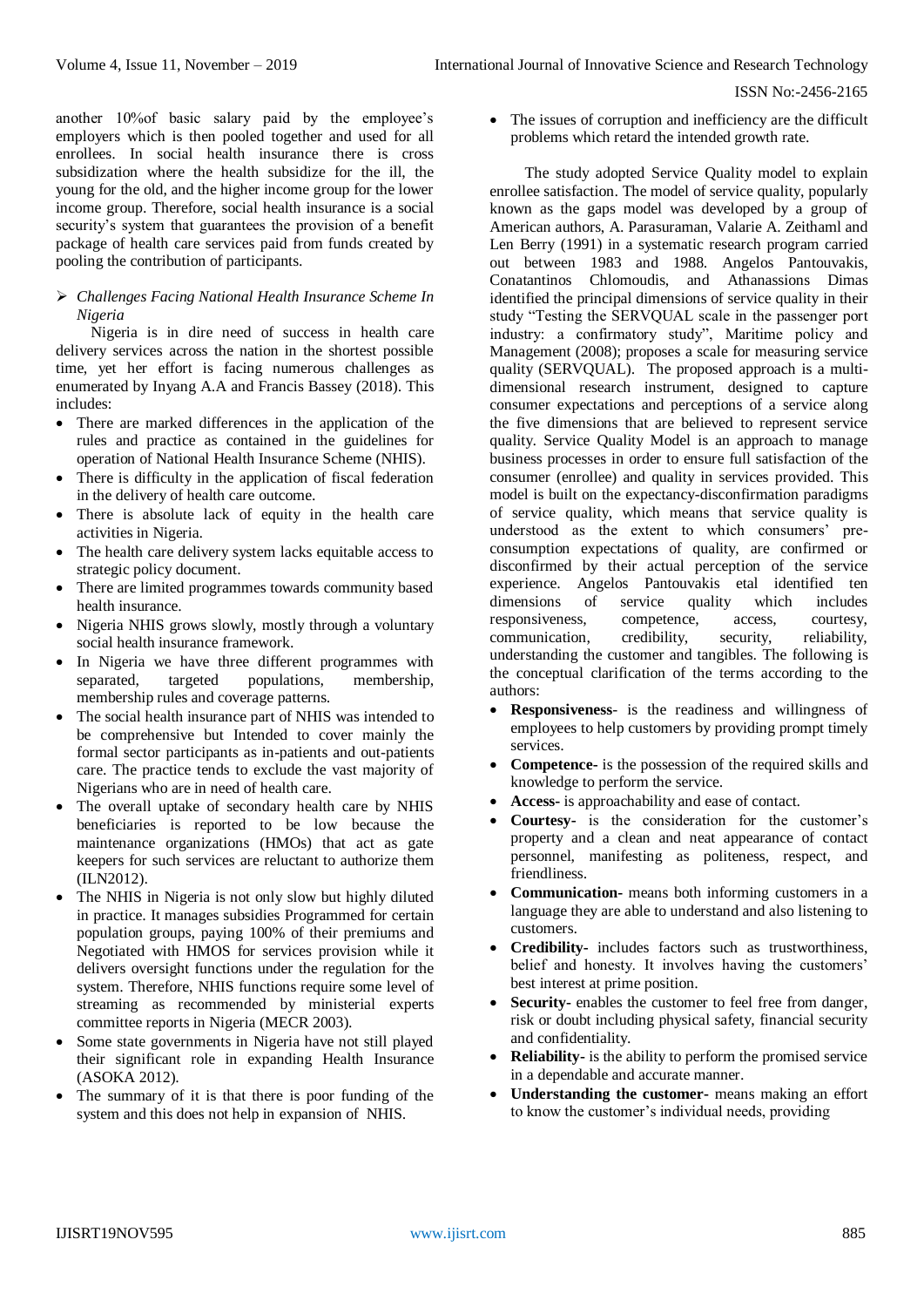These dimensions measure the gap between patient or customer expectations and experience, but after testing and retesting some of the dimensions were found to be auto correlated and the total number of the dimensions was reduced to five which are the key service dimensions namely, responsiveness, assurance, tangibles, empathy and reliability. SERVQUAL is a research instrument (i.e. questionnaire or measurement scale) which measure service quality by capturing respondents' expectations and perceptions along the five dimensions of service quality. The questionnaire consist of matched pairs of items; 22 expectation items and 22 perception items, organized into five dimensions which are believed to align with the consumer's mental map of service quality dimensions. Both the expectations component and the perceptions component of the questionnaire consist a total of 22 items, comprising 4 items to capture tangibles, 5 items to capture reliability, 4 items for responsiveness, 4 items for assurance and 5 items to capture empathy.

Service Quality Model can be linked to enrollee satisfaction with services of NHIS. The model takes thorough processes into account and acknowledges the role they play in deciding whether a customer derives satisfaction with services provided or not. Service Quality Model provides a more comprehensive explanation of customer satisfaction through recognizing the role of service providers. If expectations are greater than performance, then perceived quality is less than satisfaction and hence customer dissatisfaction occurs.

This model was modified where the ten dimensions of measurement was reduced to five as a better description of how customers derive satisfaction from services provided. A. Parasuraman, Valarie Zeithaml and Leonard L. Berry (1991) believed that when customer expectations are greater than their perception of received delivery, service quality is deemed low. When perceptions exceed expectations then service quality is high. Stimson and Webb suggested that satisfaction is related to perception of the outcome of care and the extent to which it meets their expectations (Locker and Dent 1978) when customers perceive a discrepancy between expectations and outcome, they will magnify the difference. SERVQUAL also explained that there must be on the part of the service providers the ideal attitudes towards clients or enrollees of responsiveness to their needs, assurance of confidentiality, physical facilities and personnel, the empathic nature and reliability of promised service accurately.

#### **III. METHODOLOGY**

Gombe metropolis is the capital of Gombe state located in the center of the north eastern part of Nigeria on the latitude 9"30' and 12"30' N, longitude 8"5' and 11"45' E. it is bordering Borno, Yobe, Adamawa, Taraba, and Bauchi states. Gombe metropolis/ LGA are composed of a total population of 268,000 people (2006 population census). The common economic activities of Gombe people is agriculture, also the people engage in small scale production, petty trading, cultivation of land and rearing of animals especially among the Hausa settlers. The people of Gombe are diverse in customs, traditions and language. The official language spoken is English but Hausa and Fulfulde are widely spoken. The predominant culture of the people is largely Hausa/Fulani culture. Politically, the people of Gombe metropolis practice Hausa traditional system, the political organization is traditionally based with sarki as the head, followed by waziri etc. But with the advent of colonialism this traditional political system lost recognition and became less powerful. (Abba et al, 2000)

To provide quality, effective, comprehensive, affordable and accessible health services for the people of Gombe, the healthcare system of Gombe comprises of 18 Primary Healthcare Centers evenly distributed across the wards which are owned by the public, 14 private Primary Healthcare Centers, 1 secondary health institution owned by the public known as Specialist Hospital Gombe and 3 private secondary health institution and a single tertiary health institution which is also owned by the public known as the Federal Teaching Hospital ( Gombe state Health Facility Listing 2015). Furthermore, the healthcare system of Gombe is facing many challenges such as the decay of facilities, dilapidated buildings, unstandardized equipment, unhygienic environment,lack of sufficient funds for running the facilities and the overall poor attitudes of health workers makes it possible for poor service delivery.

The population of study is the totality of items or events under study. Therefore, the target population of this research work is the enrollees of NHIS in Gombe metropolis of eighteen years and above in the state. These enrollees include those of the Nigerian Police Force, Nigerian Prison Service, and FRSC, NIPOST FIRS, NDLEA, NIMS, FERMA, FCE etc. which involves all Christian and Muslims from different ethnic and tribal groups.

To determine the sample size, respondents will be selected using simple random sampling where all have an equal chance of been selected. This study will require majorly the questionnaire. Also an interview schedule will be used to get oral answers. Research work intends to use both qualitative and quantitative methods of data analysis, quantitative method will be analyzed using SPSS and presented in table form, frequencies and percentages.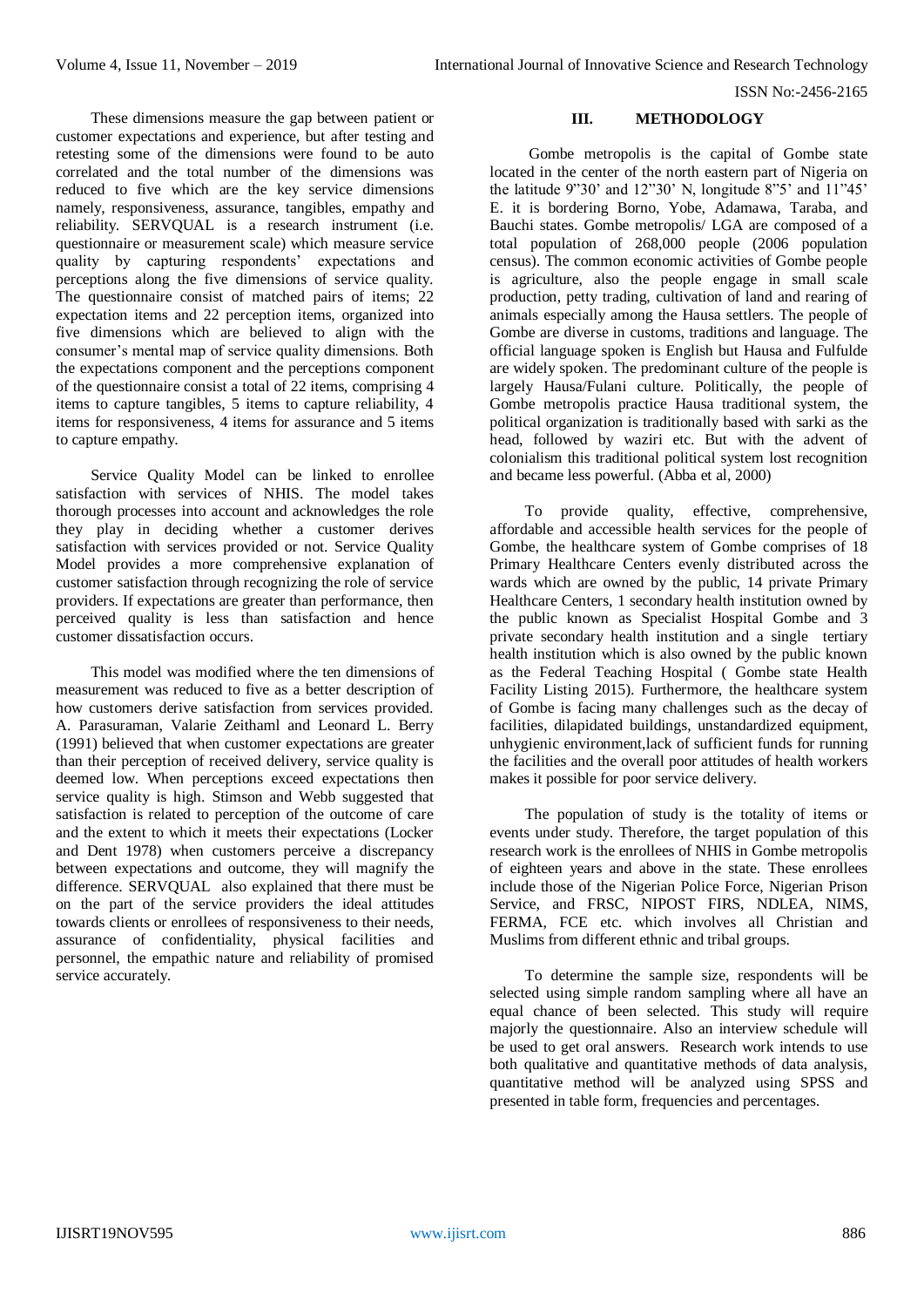# **IV. DATA ANALYSIS AND INTERPRETATION**

# *Socio Demographic Characteristics of Respondents*

| <b>Sex Distribution of respondents</b>                 |                  |             |
|--------------------------------------------------------|------------------|-------------|
| Gender                                                 | Frequency        | Percentage  |
| Male                                                   | 116              | 54.7%       |
| Female                                                 | 96               | 45.3%       |
| Total                                                  | 212              | 100%        |
| Age distribution of respondents                        |                  |             |
| Age                                                    | Frequency        | Percentage  |
| $10-20$ years                                          | 12               | 5.7%        |
| $21-30$ years                                          | 32               | 15.1%       |
| 31-40 years                                            | 66               | 31.1%       |
| 41-50 years                                            | 56               | 26.4        |
| 51-60 years                                            | 30               | 14.2%       |
| 61 and above                                           | 16               | 7.5%        |
| Total                                                  | $\overline{212}$ | 100%        |
| <b>Employment status of respondents</b>                |                  |             |
| Category                                               | Frequency        | Percentage  |
| Nigerian Prison Service                                | 20               | 9.4%        |
| Nigerian Police Force<br><b>NDLEA</b>                  | 12<br>10         | 5.7%<br>4.7 |
|                                                        | $\overline{20}$  | 9.4%        |
| Federal Inland Revenue Service<br><b>FRSS</b>          | $10\,$           | 4.7%        |
| FCE                                                    | 14               | 6.6%        |
| <b>FMOH</b>                                            | 60               | 28.3%       |
| <b>FERMA</b>                                           | $\overline{12}$  | 5.7%        |
| <b>FMOE</b>                                            | 20               | 9.4%        |
| <b>NIMS</b>                                            | 10               | 4.7%        |
| Other beneficiaries                                    | 24               | 11.3%       |
| Total                                                  | 212              | 100%        |
| Family size of the respondents                         |                  |             |
| Category                                               | Frequency        | Percentage  |
| $1-6$                                                  | 116              | 54.7%       |
| $7 - 12$                                               | 48               | 22.6%       |
| $13-18$                                                | 16               | 7.2%        |
| 19 and above                                           | $\overline{4}$   | 1.9%        |
| No response                                            | 28               | 13.2%       |
| Total                                                  | 212              | 100%        |
| Duration of enrolment in NHIS services                 |                  |             |
| Category                                               | Frequency        | Percentage  |
| Less than 2 years                                      | 30               | 14.2%       |
| 2-3 years                                              | 32               | 15.1%       |
| 4-5 years                                              | 38               | 17%         |
| 6 years and above                                      | 100              | 47.2%       |
| No response                                            | 14               | 6.6%        |
| Total                                                  | 212              | 100%        |
| Health care provider of the respondents                |                  |             |
| Category                                               | Frequency        | Percentage  |
| Federal Teaching Hospital Gombe                        | 124              | 58.5%       |
| Specialist Hospital Gombe                              | 48               | 22.6%       |
| Metro Clinic Gombe                                     | 14               | 6.6%        |
| Specialist Hospital Bauchi                             | $\overline{c}$   | 0.9%        |
| Specialist Hospital Potiskum                           | $\overline{c}$   | 0.9%        |
| National Hospital Abuja                                | $\overline{4}$   | 1.9%        |
| Remi Clinic Bauchi                                     |                  |             |
|                                                        | 14               | 6.6%        |
| Federal Teaching Hospital Bauchi                       | $\mathbf{2}$     | 0.9%        |
| No response                                            | $\overline{2}$   | 0.9%        |
| Total                                                  | 212              | 0.9%        |
| <b>Health Maintenance Organisations of respondents</b> |                  |             |
| Category                                               | Frequency        | Percentage  |
| Multishield                                            | 44               | 20.8%       |
| Wetland                                                | 40               | 18.9%       |
| Doma health care                                       | 66               | 31.1%       |
| Princeton                                              | 62               | 29.2%       |
| Total                                                  | 212              | 100%        |

Table 1:- Field Survey 2018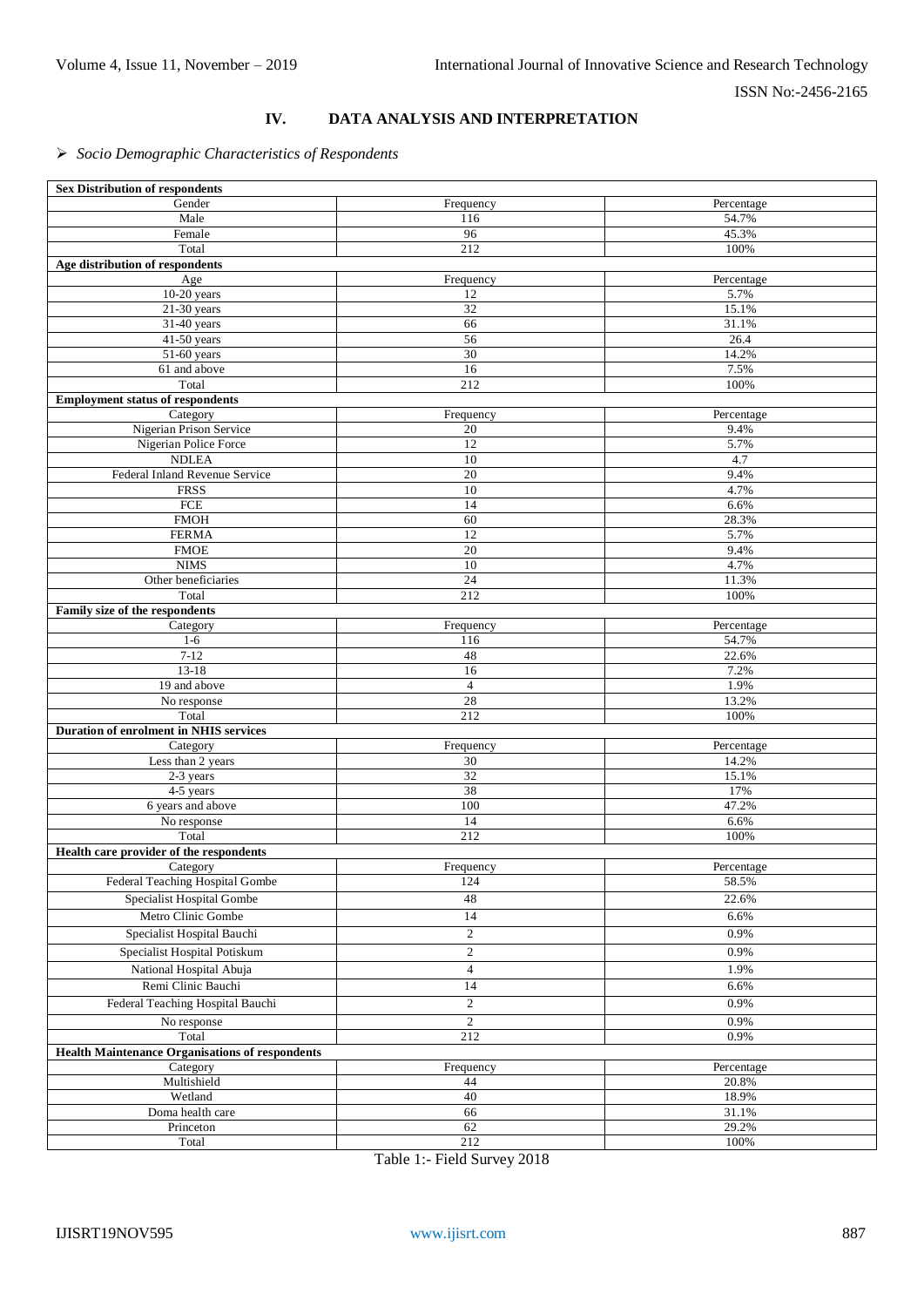The data above indicated the majority of the responses are employees of the Federal Ministry of Health. Also we can see that the enrollees comprises mainly of employees Federal government only excluding the states and Local government workers The table on family size clearly demonstrates a decline of extended family system,

The duration of enrolment in to NHIS services showed that the majority of the respondents have been on NHIS services for long. This indicates that the health insurance scheme has been on for quite some time. The data on health care providers of the respondents indicates that majority of the respondents are enrollees of NHIS in Federal Teaching Hospital Gombe, while very few receive health care outside Gombe metropolis. The data on Health Management Organization of the respondents indicates that NHIS enrollees under the Doma healthcare, Health Management Organization are the majority who contributed in filling the questionnaires, while those under Wetland are few.

*Problems and Challenges of the Scheme*

| Category                            | Frequency | Percentage $(\% )$ |  |
|-------------------------------------|-----------|--------------------|--|
| Lack of qualified skilled personnel | 40        | 18.9               |  |
| Out of stock syndrome               |           | 33.0               |  |
| Out of NHIS provision               |           | 29.2               |  |
| Poor patient/staff relationship     | 40        | 18.9               |  |
| Total                               | 212       | 100%               |  |

Table 2:- Source: Field Survey, 2018.

Based on the above distribution, we conclude by saying that the inherent problem of the scheme is out of stock syndrome and out of NHIS provision.

*The Rate of Enrollee Satisfaction with NHIS Services*

| <b>Variables</b>                        | <b>Frequency</b>                   | Percentage |
|-----------------------------------------|------------------------------------|------------|
| <b>Availability of health personnel</b> |                                    |            |
| Satisfied                               | 88                                 | 41.5       |
| Less satisfied                          | 124                                | 58.5       |
| <b>Total</b>                            | 212                                | 100%       |
| <b>Quality of basic amenities</b>       |                                    |            |
| Satisfied                               | 90                                 | 42.5       |
| Less satisfied                          | 122                                | 57.5       |
| <b>Total</b>                            | 212                                | 100%       |
| <b>Attitude of health personnel</b>     |                                    |            |
| Satisfied                               | 98                                 | 46.2       |
| Less satisfied                          | 114                                | 53.8       |
| <b>Total</b>                            | 212                                | 100%       |
| <b>Attitude of NHIS staff</b>           |                                    |            |
| Satisfied                               | 84                                 | 39.6       |
| Less satisfied                          | 128                                | 60.4       |
| <b>Total</b>                            | 212                                | 100%       |
| <b>Availability of drugs</b>            |                                    |            |
| Satisfied                               | 90                                 | 42.5       |
| Less satisfied                          | 122                                | 57.5       |
| <b>Total</b>                            | 212                                | 100%       |
| Easy access to healthcare               |                                    |            |
| Satisfied                               | 96                                 | 45.3       |
| Less satisfied                          | 116                                | 54.7       |
| <b>Total</b>                            | 212                                | 100%       |
| Symptoms improvement after a week       |                                    |            |
| Satisfied                               | 128                                | 60.4       |
| Less satisfied                          | 84                                 | 39.6       |
| <b>Total</b>                            | 212                                | 100%       |
|                                         | Table 2: Source: Eight Survey 2018 |            |

Table 3:- Source: Field Survey, 2018.

The distribution presents enrollees satisfaction with various services of the scheme. The data showed enrollees are least satisfied with the availability of healthcare personnel. Enrollee satisfaction with the quality of basic amenities is also low. In addition the attitude and behaviors of healthcare personnel toward patients was also found to be poor. Accordingly majority of the responses are less satisfied with the provision and availability of drugs. Most times even drugs on NHIS list are out of stock. Furthermore majority of the enrollees find it difficult to access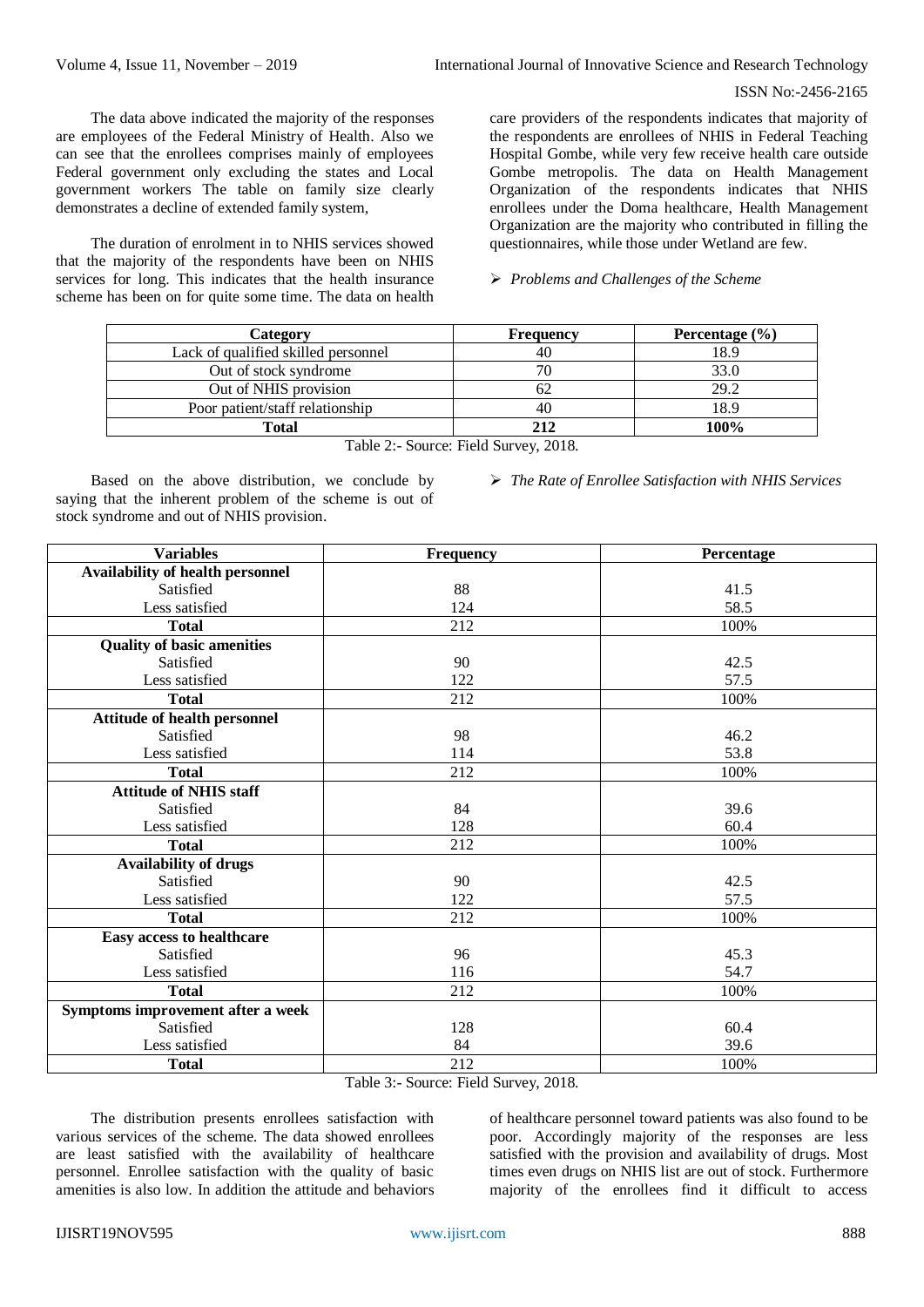healthcare. Lastly, rating on respondents' satisfaction on symptoms improvement after a week showed that majority are satisfied with health improvement after a week of treatment. In summary, enrollees of NHIS are less satisfied with the services provided.

*Strategies for the Improvement of NHIS Service Delivery*

| <b>Recommendations</b>                                                            | <b>Frequency</b> | Percentage % |  |  |
|-----------------------------------------------------------------------------------|------------------|--------------|--|--|
| The drug list should expanded to include some expensive drugs                     | 52               | 24.5%        |  |  |
| The scheme should include some expensive surgical operations                      | 55               | 25.9%        |  |  |
| The supply of medicine/drugs to health facilities should be increased             | 25               | 11.8%        |  |  |
| Health personnel should be given re-orientation training in manners and etiquette |                  | 11.8%        |  |  |
| More doctors and nurses should be trained and posted to health facilities         |                  | 25.9%        |  |  |
| <b>Total</b>                                                                      | 212              | 100%         |  |  |
| ____<br>.                                                                         |                  |              |  |  |

Table 4:- Source: field survey, 2018.

From these we conclude by saying that majority of the respondents are concerned with the inclusion of some expensive surgical operations and also the training and posting of more qualified doctors and nurses to health facilities. It was the view of the respondents that if all these suggestions are taken into consideration and actually implemented, the Nigerian NHIS would be the best in the world.

# **V. DISCUSSION OF MAJOR FINDINGS**

The study was conducted to examine the rationale for the NHIS, to establish the benefits of the scheme, to examine the problems and challenges of the scheme, also to determine enrollee's level of satisfaction with services provided by the scheme and also to proffer solutions to improve the services provision. The research work found out that there is a relationship between the enrollee's level of satisfaction and the quality of service provided by the scheme in the sense that high quality level leads to high level of satisfaction.

Therefore, based on the research the main goals of the scheme are for the general poor state of the nation's healthcare system and because of the rising cost of healthcare services, also, the study found out that the scheme is of benefit by reducing out of pocket payment for healthcare services, and also the scheme is aimed at making healthcare services accessible to all. Hence we are made to understand that people cannot access health facility any time they want because of fear of maltreatment from the healthcare team and also enrollees are faced with the problem of out of stock syndrome when they visit the health facility.

Furthermore, in interviewing some of the enrollees, the study gathered that there are usually long queues in the NHIS dispensary clinics when they want to collect drugs if and when the drugs are available which makes enrollees feel frustrated and less satisfied. This problem has been attributed to lack of adequate skilled personnel. The study also found out that the reasons for enrollees less satisfaction are caused by factors such as lack of health personnel, lack of basic amenities, poor attitudes of health personnel and NHIS staff, less availability of drugs, uneasy access to healthcare and lack of symptom improvement after a week and all these factors were identified in the five dimensions of Service Quality Model thesis to include responsiveness, assurance, tangibles, empathy and reliability used to measure the gap between customer expectations and experience.

# **RECOMMENDATIONS**

The following measures are recommended for effective operation of the NHIS in Nigeria;

- 1. The government should ensure adequate number of healthcare personnel and facilities for the scheme. This can be achieved by getting more of the private sector health facilities into the scheme. The under-utilized personnel and facilities can be put to maximum use under the NHIS.
- 2. The scheme should continuously review this scheme to ensure that it operates in a manner that will ensure the justification of its implementation and achievement of its goal. In this regard, it should ensure that its officials are frequently up dated through workshops and seminars.
- 3. The researcher also suggests that for NHIS enrollees to see any improvement in level of overall satisfaction with the quality of health care delivery services, the HMOs and NHIS management needs to come alive to their responsibilities of ensuring the provision of higher quality health insurance services to the enrollees.
- 4. When NHIS quality of services is low, it is possible that more people might disengage from the scheme, but when high-quality service is provided it will attract more people. Therefore when all of these recommendations are put in place, access and utilization of the NHIS would greatly improve with new enrollees coming on board.
- 5. The researcher concludes that the findings of this research are of importance to the scheme as it gave a clear picture of the feelings of the beneficiaries of the scheme.
- 6. Health Maintenance Organization (HMOs) and healthcare providers must realize that enrollees have the right to choose who their service providers are and can change to another when not satisfied with services rendered. Therefore, it is recommended that every provider strive to provide the best of services and the monitoring agencies should step up their monitoring antennae in order to curb the menace of dissatisfaction which is fast becoming common place in the scheme.
- 7. There is also the need to sustain and improve on the level of enrollee-staff relationship and enrollee-staff